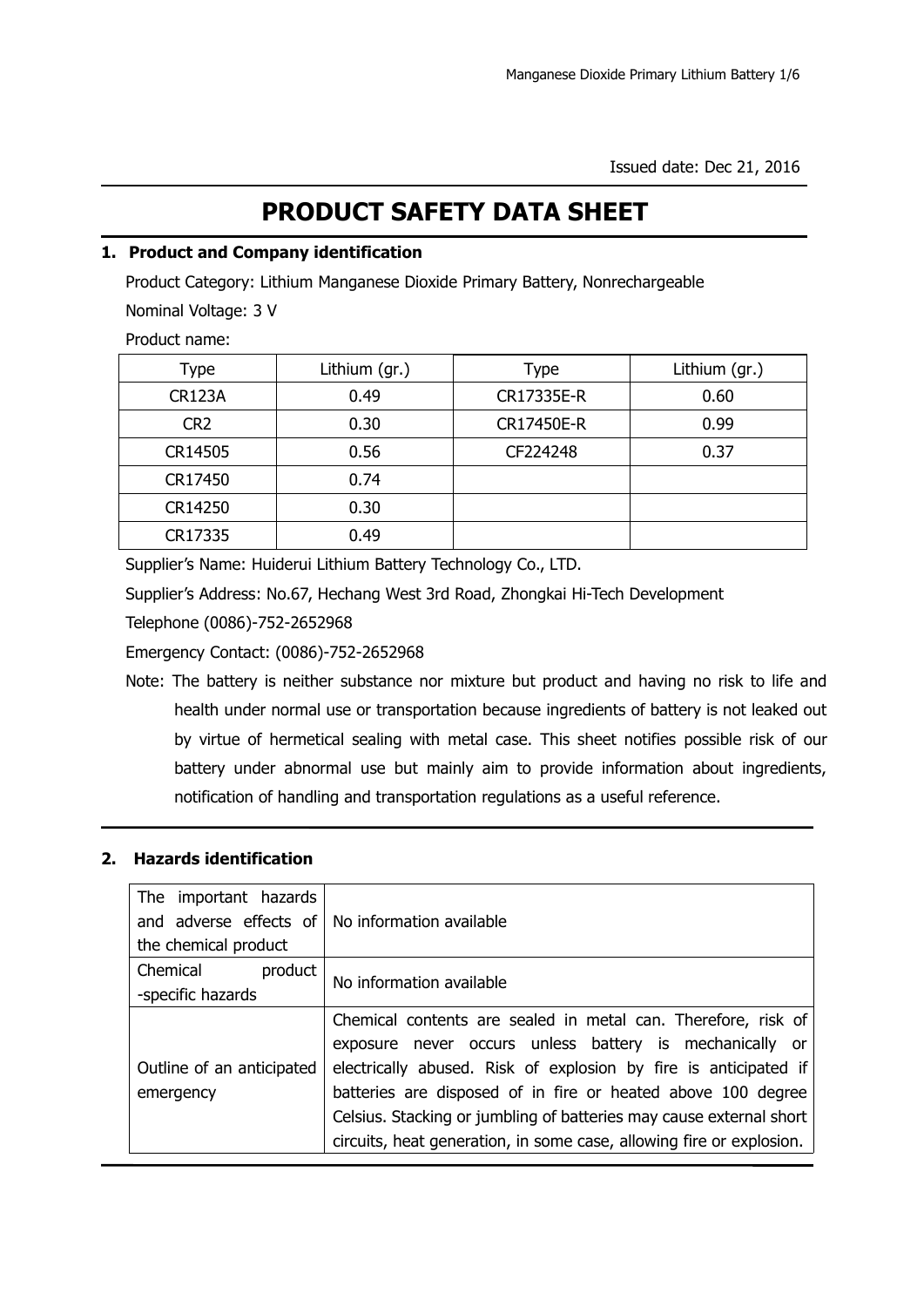| Component                | Material            | CAS No.    | Contents         |
|--------------------------|---------------------|------------|------------------|
| Positive electrode       | Manganese Dioxide   | 1313-13-9  | $20 \sim 40$ wt% |
| Negative electrode       | Lithium metal       | 7439-93-2  | $1 \sim 6$ wt%   |
| Electrolyte              | 1,2-dimethoxyethane | $110-71-4$ | $3~$ 5wt%        |
|                          | organic solvent     |            | $8 \sim 16$ wt%  |
| Others                   | <b>Steel</b>        | 7439-89-6  | $0.5 - 45$ wt%   |
| (Steel or Plastic parts) | Polypropylene       | 9003-07-0  | 1-10 wt%         |

#### **3. Composition/ information on Ingredients**

Note) Electrolyte is mixture of organic solvent and does not include substances

available for classification of GHS.

## **4. First-aid measures**

| Inhalation   | If ingredient leaked out from inside of a battery and if inhaled it, move to a  |  |
|--------------|---------------------------------------------------------------------------------|--|
|              | place where fresh air is provided. Refer for medical attention.                 |  |
|              | If ingredient leaked out from inside of a battery and stuck on skin, wash the   |  |
| Skin contact | contact areas off immediately with plenty of water and soap. If appropriate     |  |
|              | procedures are not taken, this may cause sores on the skin. Refer for medical   |  |
|              | attention.                                                                      |  |
| Eyes contact | If ingredient leaked out from inside of a battery and came into eyes, flush the |  |
|              | eyes with plenty of water for at least 15 minutes immediately without rubbing.  |  |
|              | Take a medical treatment. If appropriate procedures are not taken, this may     |  |
|              | cause an eye irritation.                                                        |  |
| Swallowing   | In case of swallowing of battery, immediately refer for medical attention.      |  |
|              |                                                                                 |  |

# **5. Fire-fighting measures**

Fire extinguishing agent:

Dry chemical, alcohol-resistant foam, powder, atomized water; carbon dioxide and dry sand are effective.

Extinguishing method:

Escape batteries to safe place prevent from ignition by spreading fire. Because packaging material of battery is paper, use water extinguisher,  $CO<sub>2</sub>$  extinguisher or powder extinguisher as normal extinguisher.

Since vapor, generated from burning batteries may make eyes, nose and throat irritate, be sure to extinguish the fire on the windward side. Wear the respiratory protection equipment in some cases.

# **6. Accidental release measures**

Chemical contents are sealed in metal can. But if the battery is mechanically or electrically abused,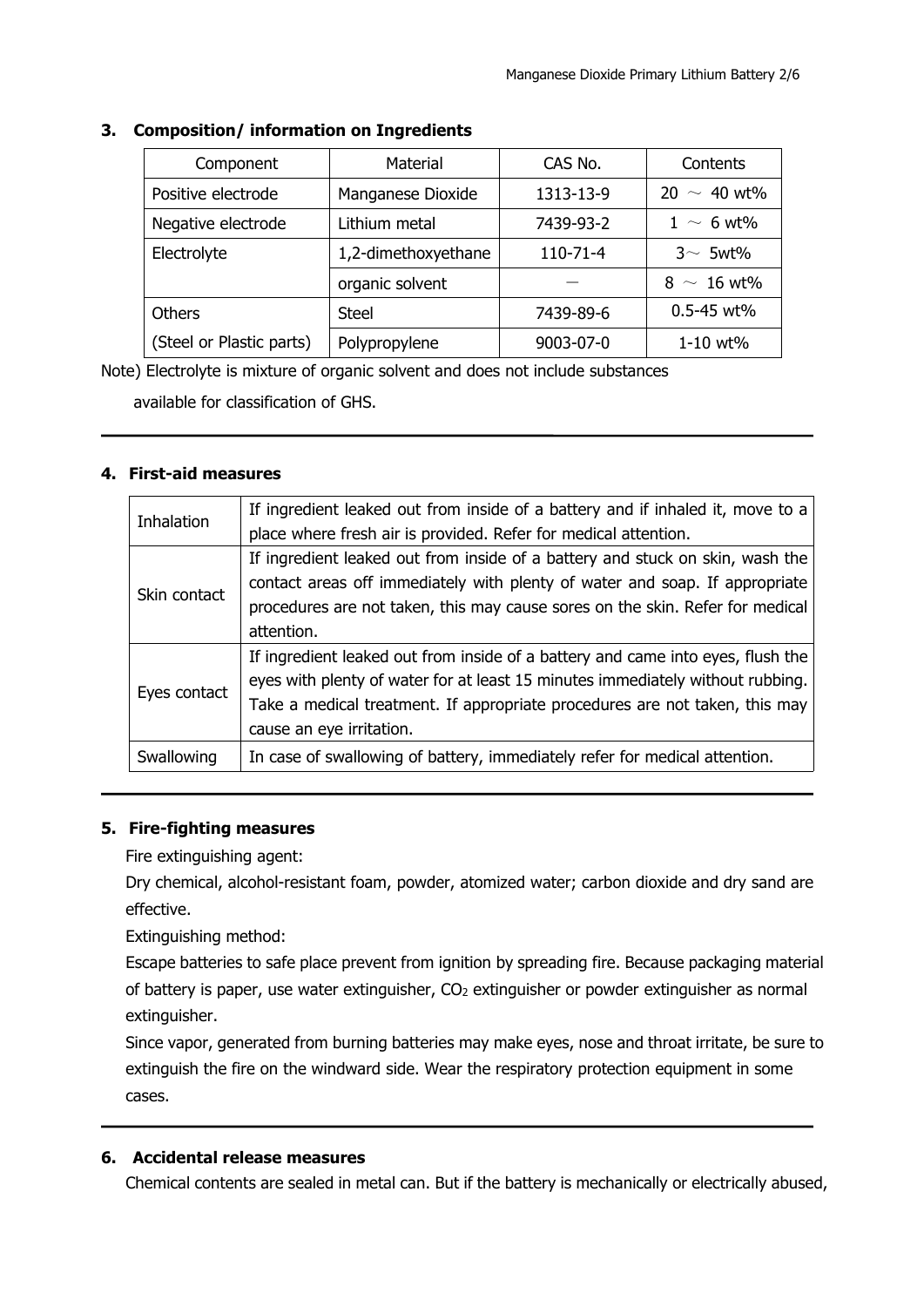contents may leak out. In such case, take action as showing below.

Personal precautions: Temporary inhalation of odor and attaching of electrolyte to skin does not cause serious health hazard. Be sure the ventilation and washing out of electrolyte quickly.

Environmental precautions: Clean up it quickly. Specific environmental precaution is not necessary.

Method and materials for containment and methods and materials for cleaning up:

Contain and collect spillage and place in container for disposal according to local regulations.

## **7. Handling and storing**

|          | Do not charge, short-circuit, disassemble, deform, heat above 100 $\degree$ or |  |  |  |
|----------|--------------------------------------------------------------------------------|--|--|--|
|          | incinerate.                                                                    |  |  |  |
|          | Do not pile up or mingle batteries with each other. Handling                   |  |  |  |
| Handling | Do not place battery on metal case, metal plate or antistatic material.        |  |  |  |
|          | In case of multi cell application, replace all batteries to new at once when   |  |  |  |
|          | replacing used batteries.                                                      |  |  |  |
|          | Be sure to store batteries in well-ventilated, dry and cool conditions.        |  |  |  |
|          | Keep away from water, rain, snow, frost or dew condensation.                   |  |  |  |
|          | Do not store batteries near source of heat or nozzle of hot air.               |  |  |  |
| Storage  | Do not store batteries in direct sunshine.                                     |  |  |  |
|          | Take care not to get wet packing by dew condensation when packing is removed   |  |  |  |
|          | from cold to warm and humid condition.                                         |  |  |  |
|          | Enough number of fire fighting apparatuses should be installed in warehouse.   |  |  |  |

### **8. Exposure controls and personal protection**

There is no need of personal protective equipment on regular handling and storage. In the event, however, a large amount of electrolyte should be released by mechanical or electrical abuse, use the protections as shown below

| Respiratory protection | : Mask (with a filter preferably) |
|------------------------|-----------------------------------|
| Hand protection        | : Synthetic rubber gloves         |
| Eye protection         | : Goggles or glasses              |

### **9. Physical and chemical properties**

| State | : Solid       |
|-------|---------------|
| Shape | : Cylindrical |

### **10. Stability and reactivity**

Stability: Stable on regular handling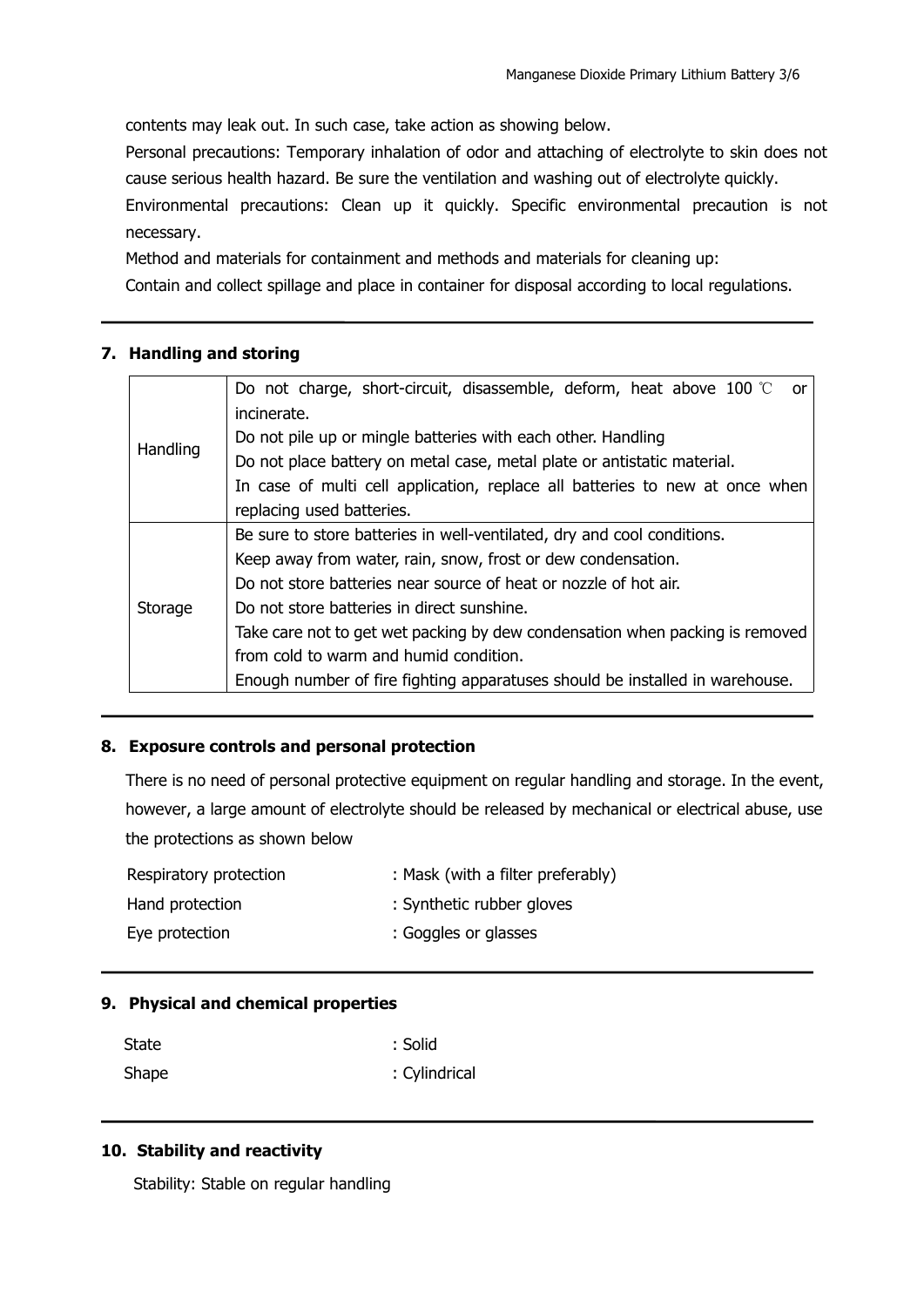Conditions to avoid: External short circuit of battery, deformation by crush, exposure at high temperature of more than 100 degree C (may cause heat generation and ignition), direct sunlight, high humidity

Materials to avoid: Substances that cause short circuit

#### **11. Toxicological information**

Since chemicals are contained in a sealed can, there are no hazards. Toxicological information of main components of battery is shown below as reference. Manganese Dioxide

Acute toxicity: rabbit  $*^1$ : LDL<sub>0</sub> (blue pipe) = 45mg/kg, mouse $*^2$ :LD5<sub>0</sub> (subcutaneous)

 $= 422$ mg/kg

Local effects: Stimulus to an eye, a nose, a throat, and a skin Chronic toxicity or long-term toxicity: Inhalation of powder dust or fume for a long time (at least 3 months) may cause specific central nerve symptom like Parkinson's disease.

Reproduction toxicity: Mouse $*^3$  inhalation TCL<sub>0</sub>=49mg/m<sup>3</sup> 3

Lithium metal

Acute toxicity: No information in a metal state

Local effects: Touching on a skin or an eye causes thermal burn and alkaline chemical burn.

**Electrolyte** 

Acute toxicity: No information at present

Local effects: Slight stimulus to an eye

### **12. Ecological information**

| Persistence and degradability | No information available |
|-------------------------------|--------------------------|
| Mobility in soil              | No information available |

#### **13. Disposal considerations**

Dispose of batteries in accordance with applicable federal, state and local regulations. For safety precaution, battery should be insulated in proper manner; covering both terminals by tape, wrapping of battery in insulative bag or packing battery in original package is recommended in order to prevent ignition or explosion due to short-circuit

### **14. Transportation Information**

During the transportation of a large amount of batteries by ship, trailer or railway, do not leave them in the places of high temperatures and do not allow them tobe exposed to condensation.

During the transportation do not allow packages to be dropped or damaged.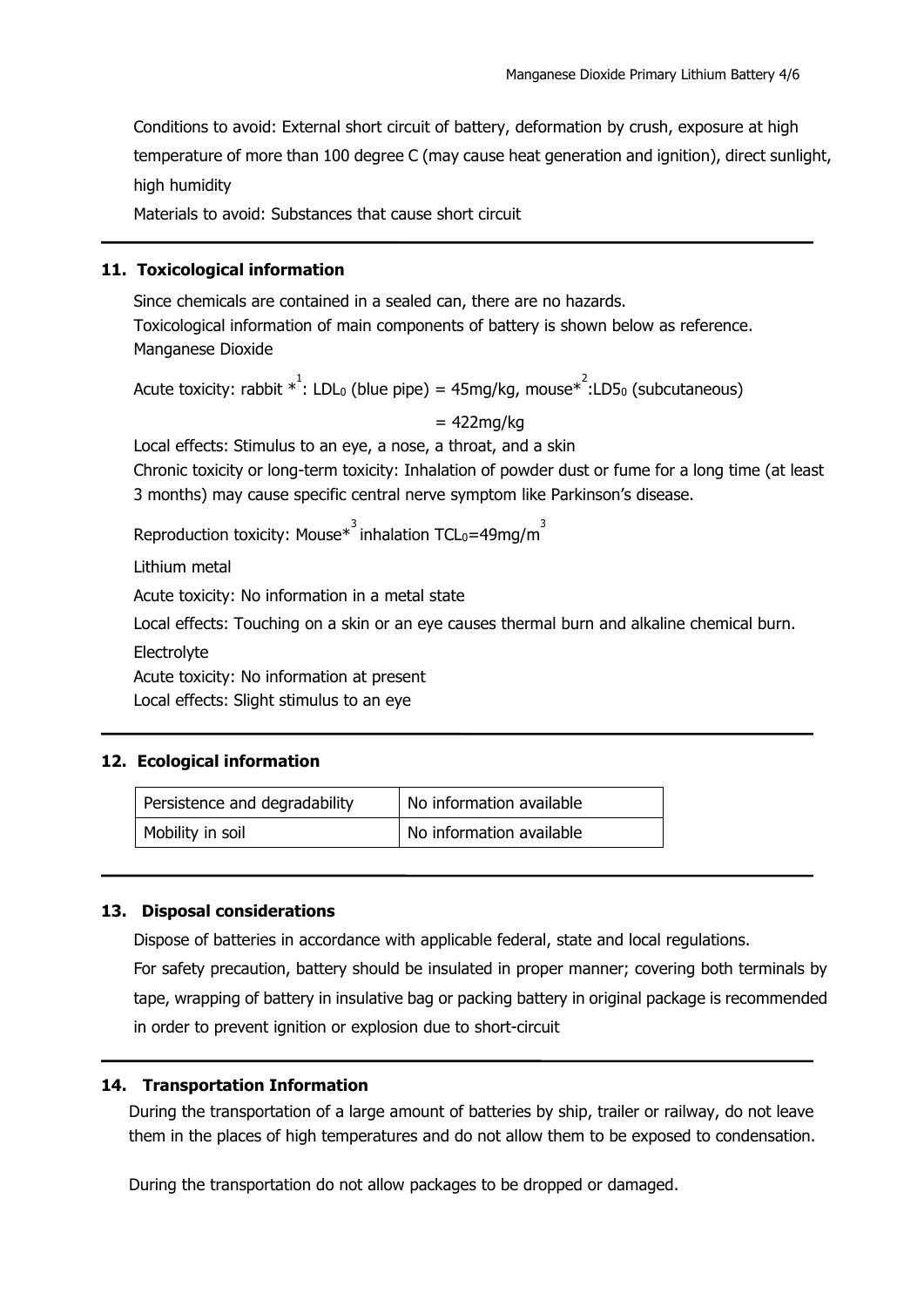UN Number: UN3090 (only for the Air transport, over 8-cells per package)

- : Even though the cells are classified as lithium metal batteries (UN3090 or 3091), they are exempted from Dangerous Goods because they meet the following:
	- 1. For cells, the lithium content is not more than 1g;
	- 2. Each cell is of the type proven to meet the requirements of each test in the UN Manual of Tests and Criteria, PartⅢ, sub-section 38.3.
	- 3. Each cell is manufactured in ISO9001 certified factory.

Proper shipping Name: Lithium metal batteries

UN Class: Class9 (only for the Air transport, over 8-cells per package)

: Not Applicable (for the Air transport by Section II and the Marine transport)

Please refer to the following reference information about concrete ways of transportation. Actual content of packaging label and shipping documents varies by shipping companies. Make sure to confirm in advance with your shipping company.

Information of reference

|                  | Reference<br>(Reference number) | Special provision                   | Note                            |
|------------------|---------------------------------|-------------------------------------|---------------------------------|
| Air transport    | IATA(2)                         | Packing Instruction 968 Section I A | Cells, Net quantity per package |
|                  |                                 |                                     | Cargo Aircraft only; Max. 35kg  |
|                  |                                 | Packing Instruction 968 Section I B | Cells, Net quantity per package |
|                  |                                 |                                     | Cargo Aircraft only; Max. 2.5kg |
|                  |                                 | Packing Instruction 968 Section II  | Cells, on Cargo Aircraft only   |
|                  |                                 |                                     | Maximum number of cell per      |
|                  |                                 |                                     | package; 8 cells                |
|                  |                                 | Packing Instruction 969 Section II  | Cells packed with equipment     |
|                  |                                 | Packing Instruction 970 Section II  | Cells contained in equipment    |
| Marine transport | IMDG(3)                         | Special provision 188               |                                 |

### **15. Regulatory information**

Environment-related law of batteries: EU nations have applicable law in accordance with Directive 2006/66/EC and other some countries, China, Korea, Brazil, some provinces of USA and Canada or so have similar law.

### **16. Other information**

This PSDS is provided to customers as reference information in order to handle batteries safely. It is necessary for the customer to take appropriate measures depending on the actual situation such as the individual handling, based on this information.